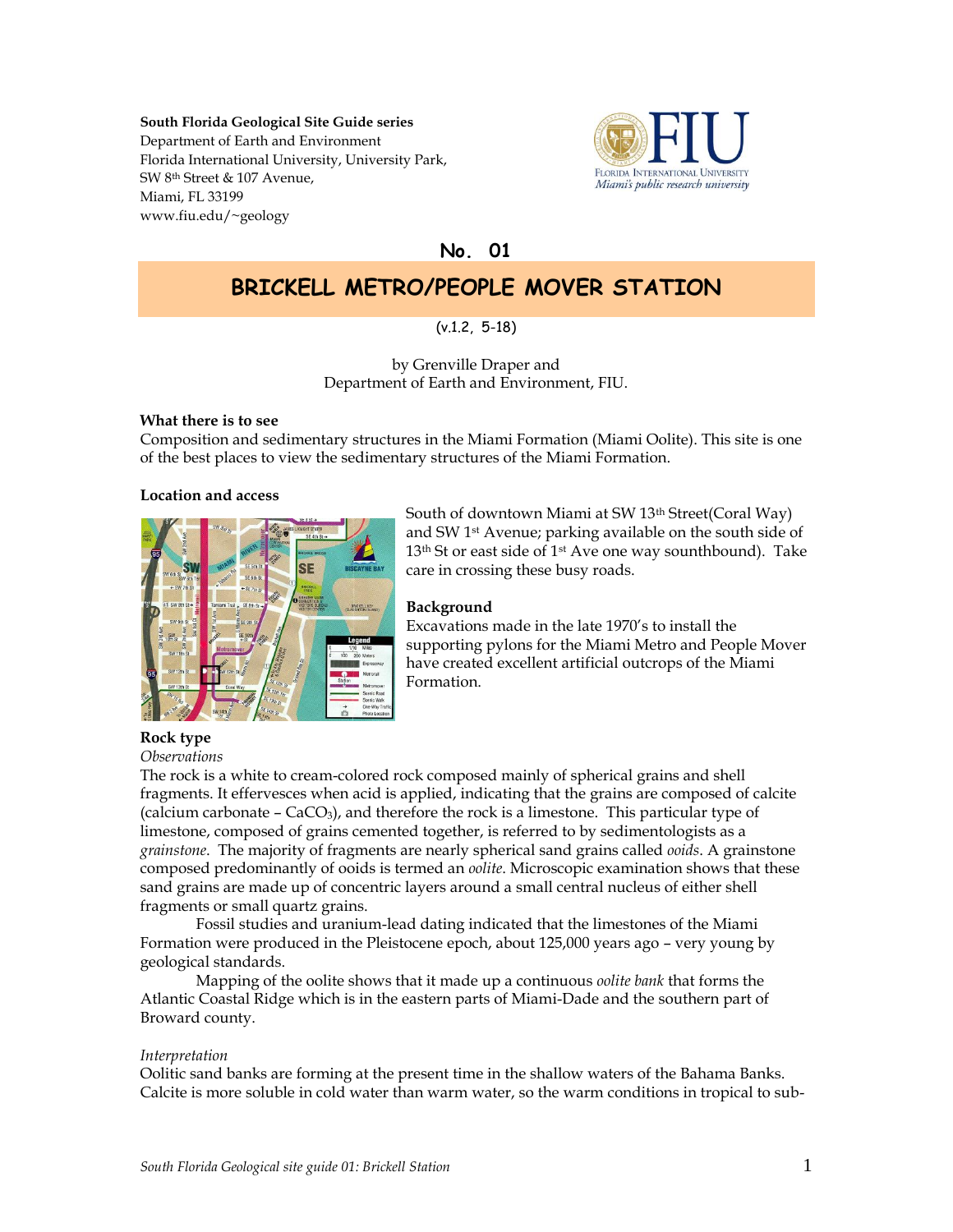tropical seas encourages the precipitation of calcite from dissolved calcium bicarbonate in seawater. The reaction is:

$$
\text{Ca}(\text{HCO}_3)_2 \rightarrow \text{CaCO}_3 + \text{H}_2\text{O} + \text{CO}_2
$$

It is also possible that this reaction is not entirely inorganic and algae may play an important role in the precipitation of calcite in ooids. The agitation caused by the Atlantic oceanic swell rolls the grains around during calcite precipitation producing the concentric pattern observed in the ooids.

Thus, the Miami Formation is considered to have formed in conditions very similar to the present day Bahamas. If this is the case, then sea level at the time of the deposition of the Miami Formation would have been about  $10m$  ( $\sim$ 30 ft.) higher relative to the land than a present. As Florida is tectonically very stable it is more likely that this higher level was the result of global sea level rise rather than uplift of South Florida. This view is supported by many other studies that indicate that the Miami Formation was deposited in the last interglacial stage (Sangamon) when sea level was indeed about 10m above the present sea level.

#### **Sedimentary structures**

#### *Observation*

The main bedding surfaces are horizontal and about 20-30cm thick. These surfaces define "packets" within which are subsidiary laminations which dip at an angle of about 25<sup>0</sup> to the main bedding surfaces. These subsidiary strata are known as cross beds. Note that the majority of the cross beds dip toward the E or SE, but that a few cross beds dip W to NW.

Within the cross bedded packets, there is single rubble layer composed of large clasts of limestone. One of these clasts is a small head of star coral (genus *Montastrea*).

#### *Interpretation*

Cross bedding has been shown to result from deposition by horizontally moving water or air. The cross laminations dip in the direction of the movement of the currents. In this case, this suggests that the majority of the currents were roughly perpendicular to the trend of the oolite bank and the ancient coastline.

The detailed topography supports this view. The generally N-S trending Atlantic Coastal Ridge is transected erosional channels (Figure 1) that formed due to currents draining the lagoonal area on the landward side of the ridge. Similar topography is seen on the actively forming oolite sand banks in the Bahamas at the present day.

The cause of these currents is uncertain. One possibility is that they are caused by tides, allowing water to drain from the lagoon behind the oolite bank during low tide, and for ocean water to drain into the lagoon during high tide.

This author thinks that it is more likely that the cross-bedded packets were deposited after seasonal, or extreme weather events. High summer rainfall, or tropical storms, would fill up the lagoon and produce land-to-ocean currents lasting many days. Storm surges could cause ocean-to-land currents, but these would probably be much more short-lived than the lagoon draining events.

The rubbly layer is probably the result of a storm event in which coarse material from the coastline was moved inland by high energy oceans waves.

### **References and further reading**

Evans, C.C., 1987, The relationship between the topography and internal structure of an ooid shoal sand complex: the upper Pleistocene Miami Limestone, p. 18-41 *in* Maurasse, F. J-M. R.(ed) Symposium on South Florida Geology, Miami Geological Society, Miami, 233pp.